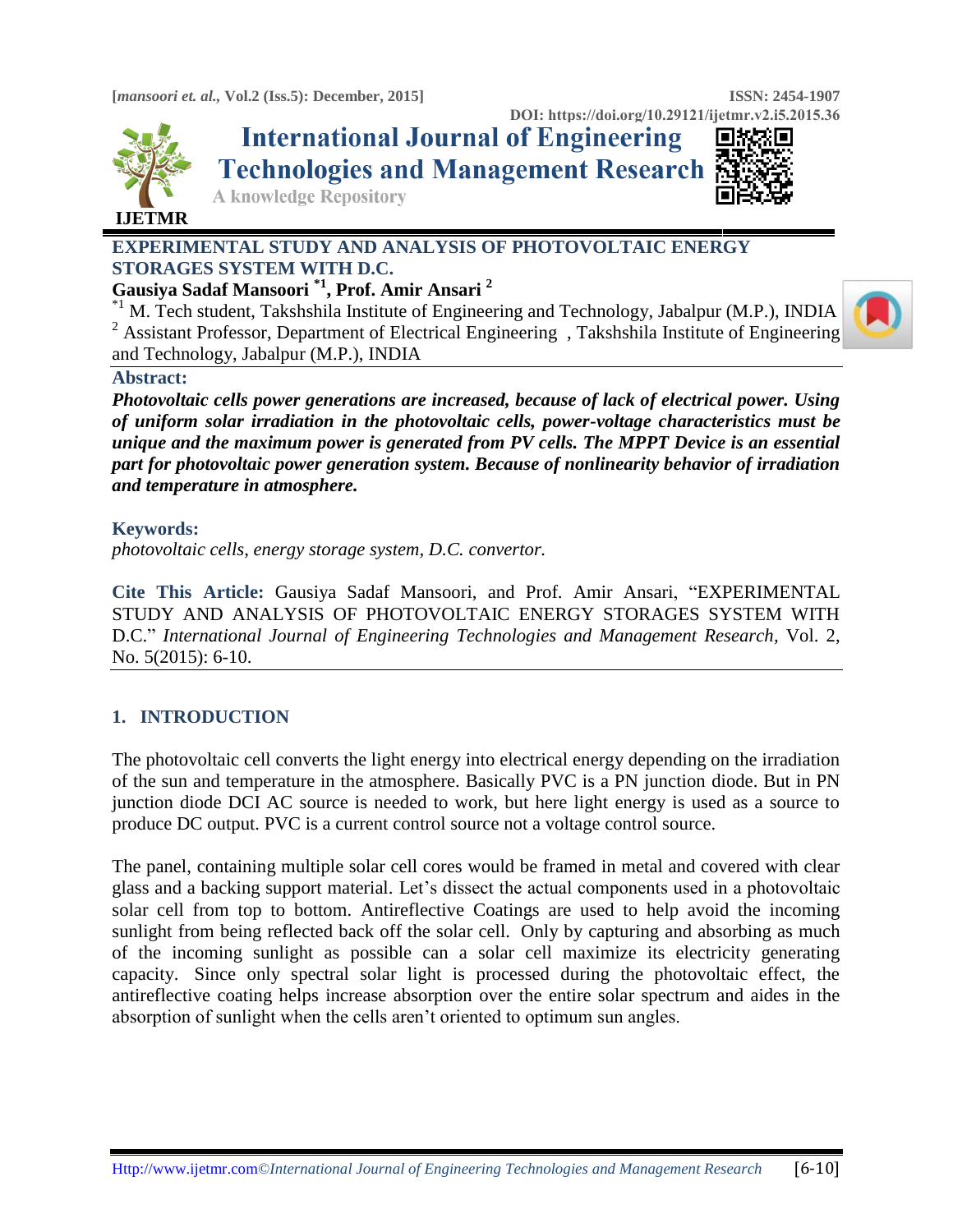**Impact Factor: 1.745 (I2OR)**

#### **2. EXPERIMENTAL PROCESS**



*Figure 1:* Battery with LED



*Figure 2:* D.C. Convertor



*Figure 3:* Experimental Setup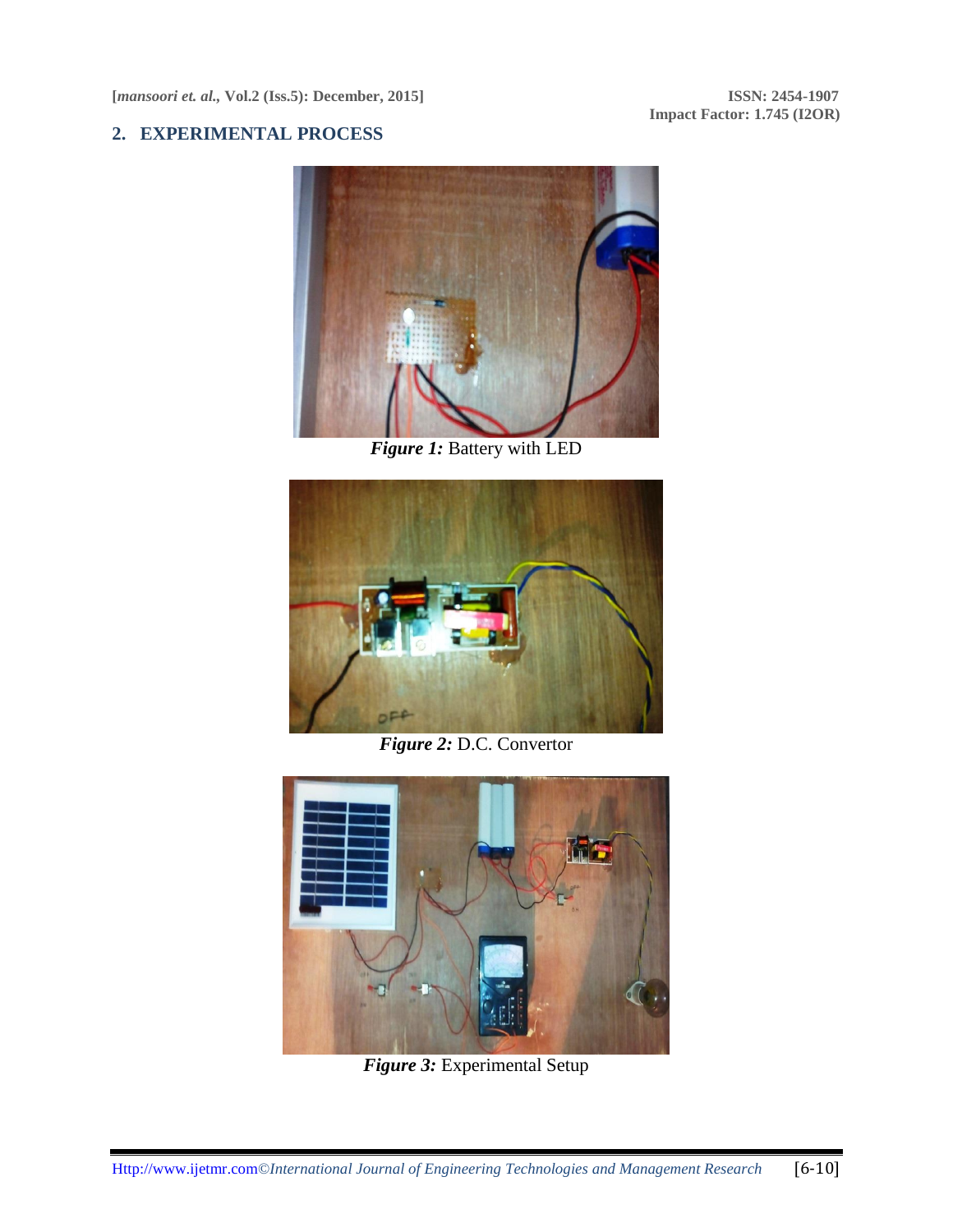**Impact Factor: 1.745 (I2OR)**

### **3. PERFORMANCE TESTING**

| Sr.No.      | <b>Time</b> | <b>Voltage</b> |
|-------------|-------------|----------------|
|             | 10:00       |                |
| $\mathbf 2$ | 11:00       | 11             |
| 3           | 12:00       | 13             |
| 4           | 13:00       | 18             |
| 5           | 14:00       | 16             |
| 6           | 15:00       | 12             |
| −           | 16:00       | 10             |





*Figure 4:* Voltage with respect to time

| Sr.No. | <b>Time</b> | <b>Voltage</b> |  |
|--------|-------------|----------------|--|
|        | 10:00       | 10             |  |
| 2      | 11:00       | 13             |  |
| 3      | 12:00       | 14             |  |
| 4      | 13:00       | 20             |  |
| 5      | 14:00       | 15             |  |
| 6      | 15:00       | 11             |  |
| –      | 16:00       | <b>Q</b>       |  |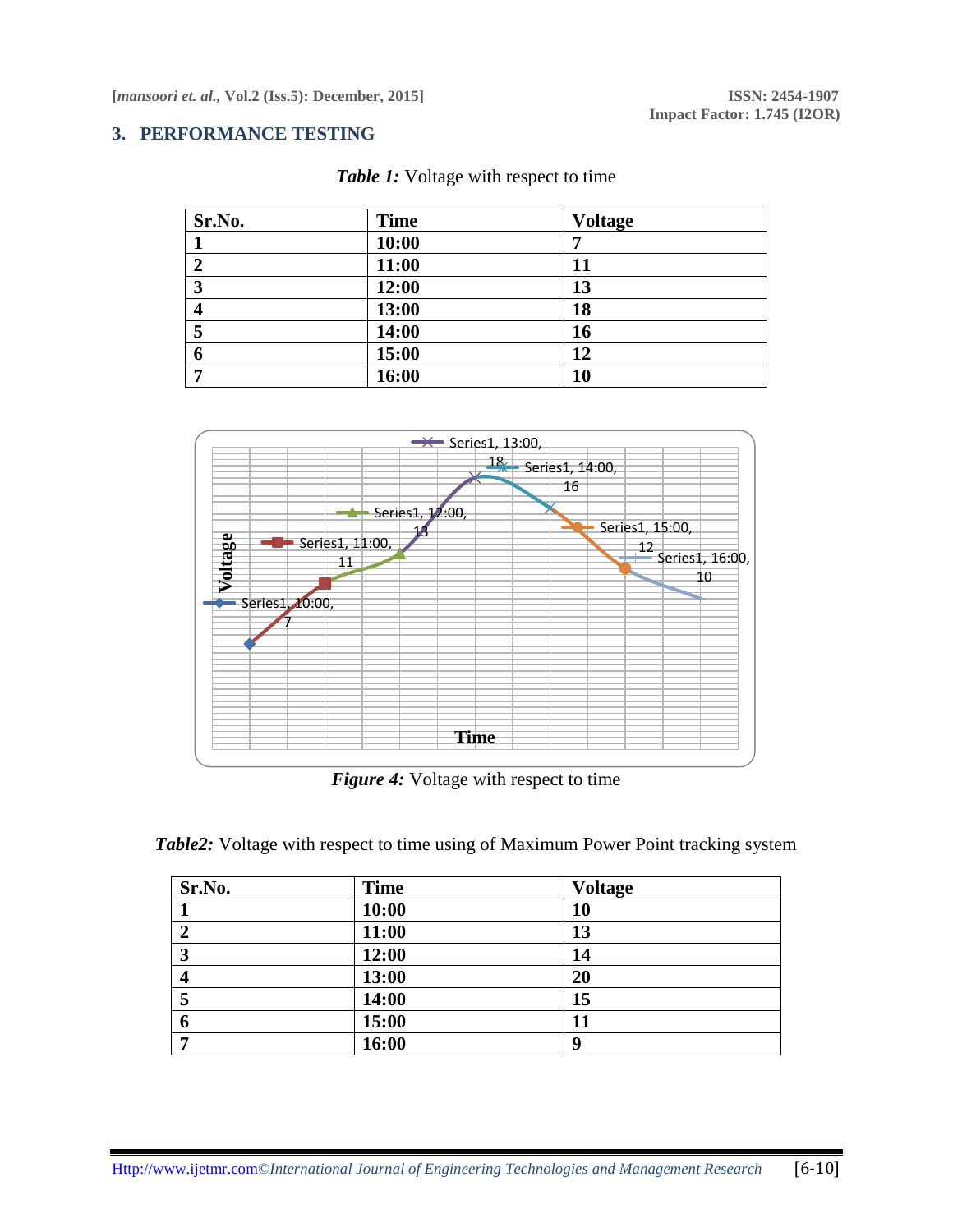

*Figure 5:* Voltage with respect to time using of Maximum Power Point tracking system

## **4. CONCLUSION**

In this paper, a Maximum Power Point tracking system based Experimental setup are designed and constructed by experimental process. We are find out the D.C. power by photovoltaic cells, the Maximum output voltage are 20 V. D.C. At the time 13:00, which are shown in Table.2. , output voltages are used for other devices. Solar cells voltages are change during various time periods due the change of insolation levels and temperature.

### *5. REFERENCE*

- *[1] C. Nayar, and L. Borle, "A combined voltage controlled and current controlled "Dual Converter" for a weak grid connected photovoltaic system with battery energy storage," in Proc. 33rd IEEE Power Electron. Spec. Conf., 2002, pp. 1495–1500.*
- *[2] H. Serban, "A control strategy for a distributed power generation microgrid application*  with voltage and current-controlled source converter," IEEE Trans. Power Electron., *vol. 25, no. 12, pp. 2981–2992, Dec. 2010.*
- *[3] N. Soltau, S. Thomas, and R. W. D. Doncker, "The balance of renewable sources and user demands in grids: Power electronics for modular battery energy storage systems," IEEE Trans. Power Electron., vol. 25, no. 12, pp. 3049–3056, Dec. 2010.*
- *[4] Y. Miura, and T. Ise, "Low-voltage bipolar-type DC microgrid for super high quality distribution," IEEE Trans. Power Electron., vol. 25, no. 12, pp. 3066–3075, Dec. 2010.*
- *[5] T. Bhattacharya,D. Tran, T. S. T. Siew, and A. M. Khambadkone, "Composite energy storage system involving battery and ultracapacitor with dynamic energymanagement inmicrogrid application," IEEE Trans. Power Electron., vol. 26, no. 3, pp. 923–930, Mar. 2011.*
- *[6] J. V. Paatero and P. D. Lund, "Impacts of energy storage in distribution grids with high penetration of photovoltaic power," Int. J. Distributed Energy Resources, vol. 3, no. 1, pp. 31–45, 2007.*